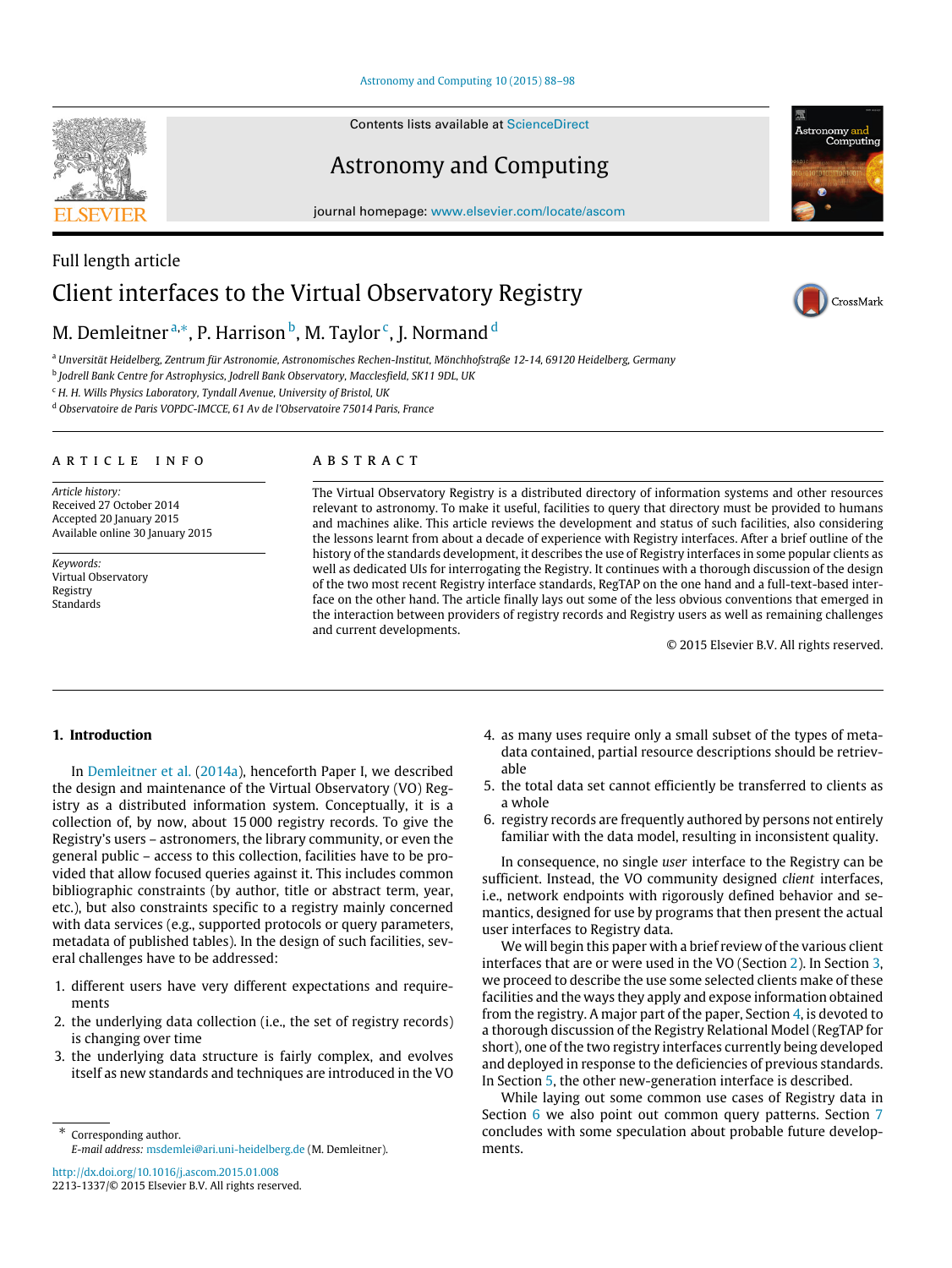In the following, we refer to common Registry standard texts by their abbreviated names as introduced in Paper I, and again the capitalized word ''Registry'' refers to the abstract concept, while concrete services are written in lower case (e.g., a ''publishing registry''). Concepts from VOResource and its extensions are written in small caps.

## <span id="page-1-0"></span>**2. History**

Although only explicitly written down in 2011, the use cases collected on the IVOA wiki [\(IVOA](#page-9-1) [Registry](#page-9-1) [WG,](#page-9-1) [2011\)](#page-9-1) outline some of the challenges faced by the designers of the first client interfaces to the registry in the mid-2000s—finding tables containing columns with certain physics, locating services implementing certain protocols, and the like.

While on the maintenance side of the registry the ecosystem around OAI-PMH [\(Open](#page-9-2) [Archives](#page-9-2) [Initiative,](#page-9-2) [2002\)](#page-9-2) provided guidance for many technology choices, in developing the client interfaces much more new ground had to be broken. For instance, the OPACs (Online Public Access Catalogs; see [Kani-Zabihi](#page-9-3) [et al.](#page-9-3) [\(2008\)](#page-9-3) for a treatment from about the time of RI1 design) established in the library community, while comparable for the purpose of locating information resources, could not efficiently address the use cases, and no broadly accepted standard for client, rather than user, interfaces to OPACs, lent itself to adoption by the VO community.

Given that the interface to be designed was expected to be expressive enough for requests of the type ''find all TAP services exposing a table having some word in the description and a column with a given UCD, $^1$  $^1$ " it was determined fairly early on that an interface based on simple, atomic parameters would not be sufficient, and Registry information crucial to certain discovery tasks would not be queryable through it. Client interfaces making explicit too much of the underlying data model would also unduly restrict future developments of that data model. Thus, at least one interface to the Registry would have to support a full query language. Since the Registry data model was defined in XML Schema, an obvious choice for the query language was XQuery [\(Robie](#page-10-0) [et al.,](#page-10-0) [2014\)](#page-10-0), a language that essentially extends SQL concepts to querying XML trees.

However, factors against the adoption of XQuery included:

- the heavy use VOResource makes of XML namespaces, which tended to make queries hard to write by hand;
- the much larger installed base of relational databases compared to XQuery-capable engines (compounded by the fact that translating XQuery to a given relational schema is hard);
- the desire to open up the full registry data model to queries written by end users, i.e., astronomers. As it was expected that many of these would familiarize themselves with the VO's SQL dialect ADQL (Astronomical Data Query Language; [Ortiz](#page-10-1) [et al.](#page-10-1) [\(2008\)](#page-10-1)), requiring yet another query language for Registry access appeared undesirable.

With these considerations, it was decided to base the primary Registry interface on conventional relational technology.

While the complex queries XQuery and ADQL allow were needed for identified use cases, it was also acknowledged that ''Google-like'' searches – more or less loose matching of words in documents modeled as bags of words – was the dominant mode of searching for resources outside of the VO in the targeted user base. At least if common "comfort" features like stemming or phrase searches are desired, this type of search is hard or impossible to simulate through plain ADQL given its very basic set of text

search capabilities. Therefore, a keyword search operation with significant freedom for implementors was also defined.

The result of these considerations was Section 2 of RI1 [\(Benson](#page-9-5) [et al.,](#page-9-5) [2009\)](#page-9-5). It defines two required search operations *Search* (with constraints in ADQL) and *KeywordSearch* (with operator-defined matching of keywords against an operator-extensible minimal set of fields) as well as an optional *XQuerySearch* operation. All search operations return either identifier lists or sequences of full resource records in OAI-PMH style. In addition, two OAI-PMH-like operations were defined, *GetResource* to obtain a resource record from an identifier, and *GetIdentity* to discover metadata about the registry service itself.

Several implementations of the standards are available; services are provided by STScI, ESA, and AstroGrid.

As the RI1 design significantly predates the final standardizations of both ADQL [\(Ortiz](#page-10-1) [et al.,](#page-10-1) [2008\)](#page-10-1) and the transport protocol for queries and results – that was eventually defined in the TAP standard [\(Dowler](#page-9-6) [et al.,](#page-9-6) [2010\)](#page-9-6) –, RI1 further defined an ad-hoc transport based on the RPC mechanism SOAP, and it adopted ADQL at a time when experiments were underway with passing ADQL statements to client interfaces in parsed (XML) form. In consequence, modern TAP clients cannot use registry endpoints, and writing queries in the aging XML serialization of ADQL became at least difficult as software components translating SQL expressions into the XML forms went unmaintained.

Further critique came from implementor feedback (e.g., [Taylor,](#page-10-2) [2010\)](#page-10-2) and was collected together with the use cases [\(IVOA](#page-9-1) [Registry](#page-9-1) [WG,](#page-9-1) [2011\)](#page-9-1). For instance, in practice the use of a restricted set of XPath to specify constraints instead of defining an actual relational schema lead to severe interoperability problems between different registries, which were further exacerbated by not specifying rules for case folding. The apparent flexibility towards registry extensions provided by the XPath-based column references also did not pay off as originally expected since registries still needed to do internal mapping as registry extensions were developed. In contrast to the (optional) XQuery interfaces, the (mandatory) ADQL interfaces frequently lagged behind standards deployment.

In this situation, the most advanced Registry clients relied on the optional XQuery interface or even used entirely proprietary interfaces.

As TAP services entered the registry in the early 2010s, RI1's response format also became a liability. Registry records contain table metadata, and with TAP services exposing many tables, resource records of several megabytes are not exceptional. This made relatively common queries like ''Retrieve basic metadata on all TAP services'' expensive in terms of transfer time and processing required.

Therefore, starting in 2011, it was decided to design a new Registry interface, dubbed ''RESTful'' to contrast it from the RI1 SOAPbased protocol. With TAP and ADQL now available, a replacement of the RI1 *Search* operation was mainly a matter of designing a schema and a mapping to this schema from VOResource. This can be seen as creating a second serialization of an abstract data model implicit in VOResource's XML schema files.

The combination of a defined schema and a TAP service had a model in ObsCore [\(Louys](#page-9-7) [et al.,](#page-9-7) [2011\)](#page-9-7). The resulting new standard (''RegTAP''), discussed in Section [4,](#page-3-0) is in the last phases of IVOA peer review as this article is written.

A replacement for the *KeywordSearch* operation is also being developed. Here, the wide availability of feature-rich fulltext engines such as Apache Lucene offers the possibility of enriching the bagof-words model and allows some advanced operators as well. We will revisit this development in Section [5.](#page-6-0)

<span id="page-1-1"></span><sup>1</sup> Unified Content Descriptors or UCDs in the VO denote physical concepts like "angular distance" or "radio flux" in a simple formal language [\(Derriere](#page-9-4) [et al.,](#page-9-4) [2004\)](#page-9-4).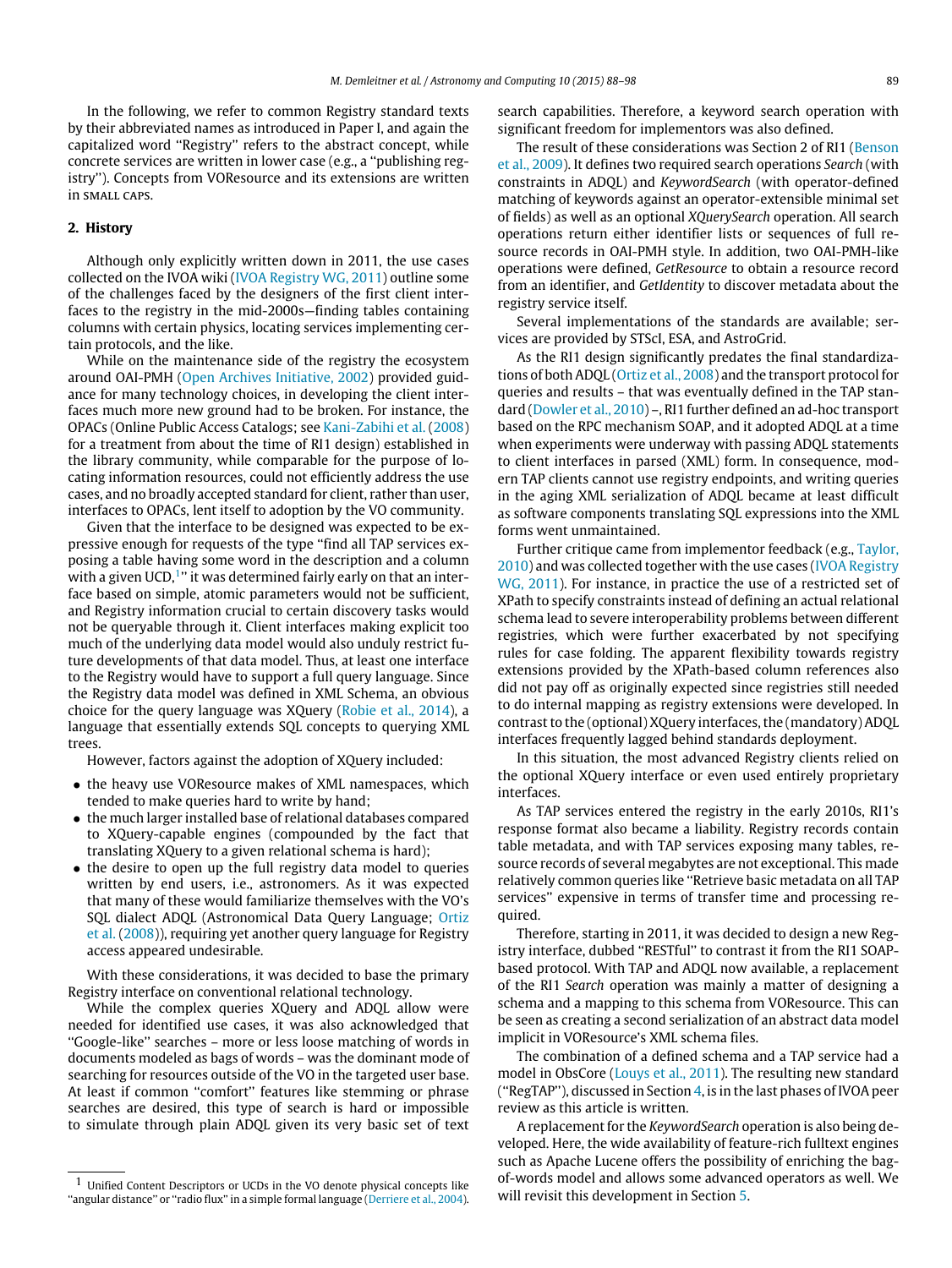<span id="page-2-2"></span>

**Fig. 1.** TAPHandle uses registry information to provide input completion for TAP service access URLs, where the completion items are complemented by additional metadata.

## <span id="page-2-0"></span>**3. Registry use in clients**

Many VO clients integrate Registry access, frequently without advertising the actual source of the data. Depending on the scope of the application, different parts of Registry metadata are used, and different presentations of this information appear appropriate. In the following, we look at Registry usage in a number of, we believe, representative applications, concluding with an in-depth look at TOPCAT's use of the registry.

TAPHandle $^2$  $^2$  is a TAP client operated through web browsers [\(Michel](#page-9-8) [et al.,](#page-9-8) [2014\)](#page-9-8). It uses the Registry to discover all registered TAP services. With this information, it can provide input completion in the selector for the TAP service queried [\(Fig. 1\)](#page-2-2), thus facilitating simple discovery tasks (''I want to query the CADC TAP server''). As it is a TAP client, it is natural for TAPHandle to use Reg-TAP as its Registry interface. Indeed, its use case is one of the standard tasks identified in the collection of requirements for a revised Registry interface [\(IVOA](#page-9-1) [Registry](#page-9-1) [WG,](#page-9-1) [2011\)](#page-9-1). It uses a hard-wired RegTAP endpoint, performing essentially a single query per session within its server component. Thus, TAPHandle users are isolated from technical details of registry access and are also not exposed to visible registry queries.

Similarly, the spectral analysis tool VOSpec [\(Osuna](#page-10-3) [et al.,](#page-10-3) [2005\)](#page-10-3) queries the registry for all services implementing specific standards (spectral and line access, in this case), but since in contrast to TAPHandle it has no server-side component, it does so directly from the user's client, using one of two built-in registry endpoints implementing the RI1 *Search* operation. Data extraction from the registry records retrieved is performed with an XSLT stylesheet. The discovered resources are presented to the user in a tree view for individual selection or de-selection. This UI is employed both in the selection of the spectral services and in the selection of servers providing information on the location of spectral lines.

Another VO-enabled spectral tool, SPLAT [\(Castro-Neves](#page-9-9) [and](#page-9-9) [Draper,](#page-9-9) [2014\)](#page-9-9), takes this approach somewhat further by exposing DATASOURCE (from SimpleDALRegExt, allowing, for instance, the separation of theoretical and observational services) and waveband from VODataService via checkboxes in its UI [\(Fig. 2\)](#page-2-3). The UI

<span id="page-2-3"></span>

**Fig. 2.** SPLAT's rendering of the metadata of spectral services in the VO: Various metadata obtained from the registry records are made selectable through checkboxes.

shown is built from a simple query for all services implementing SSAP. SPLAT furthermore allows users to add, as it were, private registry records (e.g., for unpublished services) that are then integrated into this interface.

A drawback of hiding actual registry queries in this way is that metadata quality of the resource records directly influences the user experience for the application itself. For instance, when a resource record author neglected to give correct waveband metadata, users knowing a certain resource serves optical spectra were frequently confused when the service was deselected after restricting queries to optical data.

The VO client Aladin [\(Bonnarel](#page-9-10) [et al.,](#page-9-10) [2000\)](#page-9-10) supporting the major VO protocols could build upon a registry-like system called GLU that predates the definition of the VO Registry [\(Fernique](#page-9-11) [et al.,](#page-9-11) [2003\)](#page-9-11). GLU, with automatic mirror selection and an Aladincustomized metadata format, to this day distributes Registry information to Aladin. Registry records enter GLU not through a client interface but rather by harvesting an OAI-PMH endpoint. The operators of the GLU system at CDS perform additional curation, e.g., by removing invalid records or records for known-defective services. By removing all resource metadata not immediately relevant to the client, Aladin can keep, in effect, a local cache of the entire GLU content, which is impractical for the actual Registry content, as that would currently entail managing and updating several hundreds of megabytes. Responsiveness is further enhanced by persisting this data between executions of Aladin.

There are also clients specifically built around the Registry. One of the most advanced to date is VOExplorer [\(Tedds](#page-10-4) [et al.,](#page-10-4) [2008\)](#page-10-4), developed by the UK's VO project AstroGrid in the late 2000s as part of its VODesktop suite. In its user interface it guides users in the construction of constraints, mixing menu-based selection with free-text queries as appropriate. VOExplorer communicates with registries via the XQuery client interface. By thus retrieving only parts of the full VOResource record it significantly reduces network traffic compared to a RI1 *Search* client. When a full VOResource record is required, it is cached for use in future query results.

Though the major discovery protocols defined while VODesktop was still being developed are supported, the application's focus is clearly the integration of Registry data into a workflow, and it offloads visualization to specialized clients that can work in full integration with VOExplorer thanks to the SAMP inter-application communication protocol [\(Taylor](#page-10-5) [et al.,](#page-10-5) [2012\)](#page-10-5). Regrettably, VODesktop's development ceased in 2009, with the demise of the Astro-Grid project.

<span id="page-2-1"></span><sup>2</sup> Online at [http://saada.unistra.fr/taphandle.](http://saada.unistra.fr/taphandle)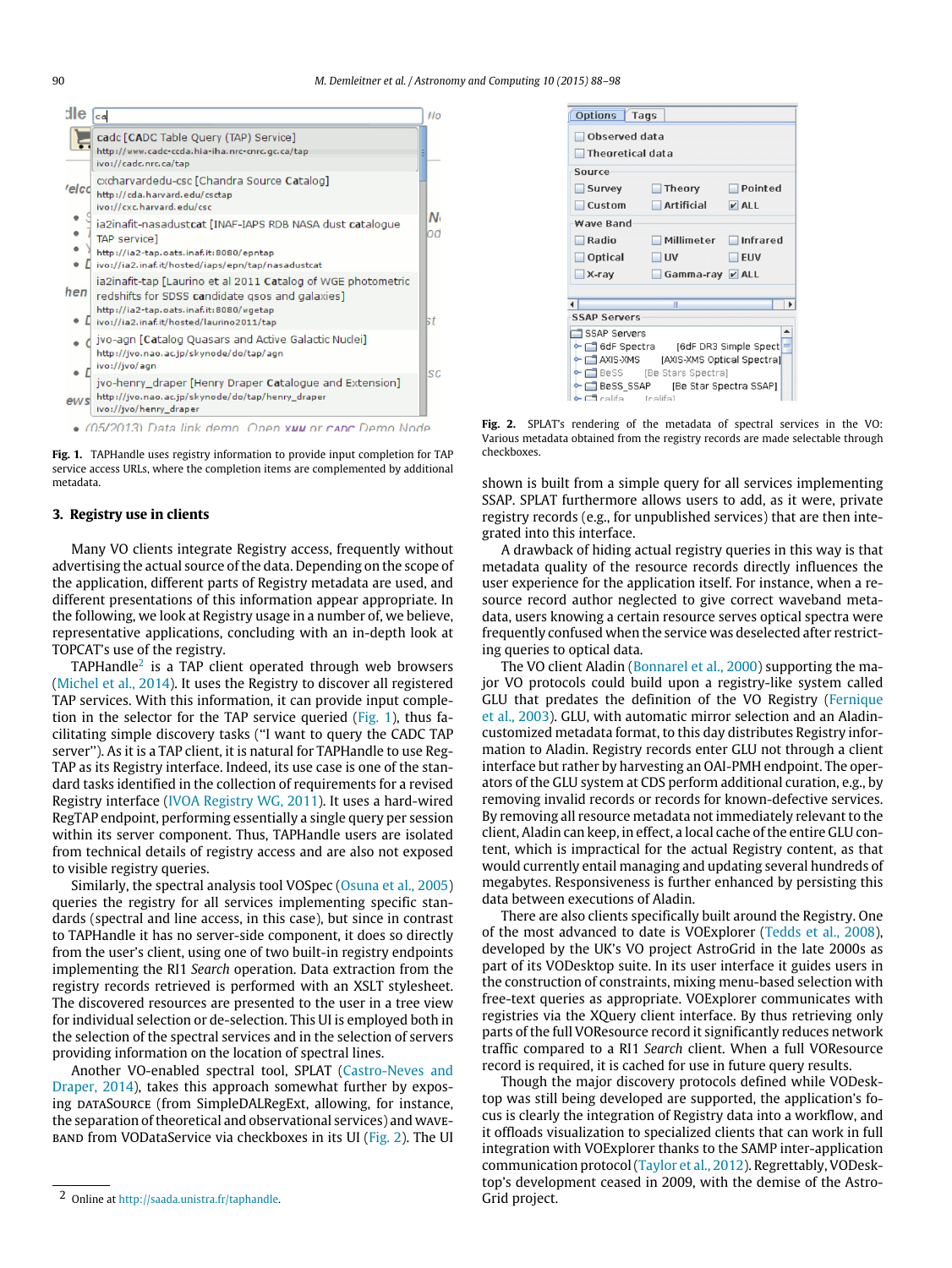To replace the comprehensive graphical Registry UI provided by VODesktop, WIRR $3$  was developed. It is essentially a browserbased query builder for RegTAP, where, much like in VODesktop, the user can successively add constraints on the search results. Notable constraint types include queries for resources containing columns with specific UCDs, ''inverted queries'' to obtain registry information from a service's access URL – which is useful for finding contact information when services fail –, or query with regular expressions on IVORNs. Even more than VODesktop, WIRR relies on external applications to use the resources found, employing SAMP messages for transmitting resource lists. TOPCAT is one application that already supports these.

To support Registry use from within custom user programs, libraries have been written that encapsulate details of registry ac[c](#page-9-12)ess. Given the widespread adoption of Astropy [\(Astropy](#page-9-12) [Collabo](#page-9-12)[ration](#page-9-12) [et al.,](#page-9-12) [2013\)](#page-9-12), we note here the registry functions within the Astropy affiliated package PyVO [\(Graham](#page-9-13) [et al.,](#page-9-13) [2014\)](#page-9-13). For Registry access, it contains a single function regsearch that supports constraints by keywords (essentially, a full-text search within resource record text fields), service types (e.g., image or spectral service) and wavebands. The function also has a parameter to pass in custom SQL fragments executed within the VAO's registry. Due to the limitations of RI1 standard client protocols, a custom, VOTable-based interface is employed at the moment, with a change to RegTAP in the back-end planned.

Finally, there are uses of Registry client interfaces not directly connected to actual VO clients. As an example we mention VO Fresh,<sup>[4](#page-3-2)</sup> an RSS feed of metadata for services newly published or updated in the Registry; new resources are also announced through microblogging services. VO Fresh initially obtained registry information from a full registry's OAI-PMH endpoint but moved to obtaining registry information through RegTAP as that became available.

## *3.1. Case study: TOPCAT*

TOPCAT [\(Taylor,](#page-10-6) [2005\)](#page-10-6) is a tool for analysis of astronomical tables. Part of its function is to provide a user-friendly GUI for acquiring tabular data from Virtual Observatory services, most importantly TAP [\(Dowler](#page-9-6) [et al.,](#page-9-6) [2010\)](#page-9-6) and Cone Search [\(Williams](#page-10-7) [et al.,](#page-10-7) [2008\)](#page-10-7), but also SIA [\(Tody](#page-10-8) [and](#page-10-8) [Plante,](#page-10-8) [2009\)](#page-10-8) and SSA [\(Tody](#page-10-9) [et al.,](#page-10-9) [2012\)](#page-10-9). To achieve this, it needs the Registry to locate services with the relevant capabilities and to allow the user to assess their suitability for the science job at hand.

From a user point of view, TOPCAT's registry interaction consists of selecting a particular type of data service, optionally supplying some keywords to match against one or more of a handful of fixed resource metadata fields, and dispatching a search which results in presentation of basic metadata for each matching service. The user then peruses this list and selects one of the returned services for subsequent use in the application.

TOPCAT makes only a single type of registry query to support this functionality, the user interface which is illustrated in [Fig. 3:](#page-3-3) locate all registry resources which offer a fixed standard capability (e.g. TAP) and which satisfy zero or more additional user search constraints (e.g. "Title contains the term UKIDSS"), and for each one return a small fixed amount of metadata (ID, Title, Publisher, Access URL and a few others). There is other information stored in the Registry records that TOPCAT may require, such as vs:CatalogService records describing table and column metadata. However, for newer VO protocols such information is also

<span id="page-3-3"></span>

| Keywords: SDSS 0SO            |                                                                            |              | And                 |
|-------------------------------|----------------------------------------------------------------------------|--------------|---------------------|
|                               | Match Fields: V Short Name V Title Subjects ID Publisher Description       |              |                     |
| Accept Resource Lists         |                                                                            | Cancel Query | <b>Submit Query</b> |
| △ Short Name<br>J/MJ/LTVILZUI | <del>מבט , דכנסל (atalog (mutchings + , 2010)</del>                        | Title        |                     |
| I/ApI/658/99                  | Pairs of QSO in SDSS-DR4 (Myers+, 2007)                                    |              |                     |
| I/ApIS/194/45                 | QSO properties from SDSS-DR7 (Shen+, 2011)                                 |              |                     |
| J/MNRAS/354/L31               | SDSS DR2 OSO and DLA properties (Murphy+, 2004)                            |              |                     |
| J/MNRAS/392/19                | The 2dF-SDSS QSO survey (Croom+, 2009)                                     |              |                     |
| SDSS(OSO)                     | Sloan Digital Sky Survey Ouasar Catalog (7th Data Release)                 |              |                     |
| <b>SDSSBALOSO</b>             | Sloan Digital Sky Survey Broad Absorption Line Quasars Catalog: 3rd Data I |              |                     |
| <b>SDSSCXOQSO</b>             | Sloan Digital Sky Survey Quasars Detected by Chandra                       |              |                     |

**Fig. 3.** TOPCAT's Registry interface: the user specifies a query using a selector for registry service endpoint and interface protocol (RegTAP or RI1), a keyword text field, and a set of checkboxes for what resource fields to match against. An additional constraint is the service type, which depends on the context these widgets are shown in. Below the input widgets is a listing of matched resources from which one may be selected. ''Accept Resource List'' allows filling the resource selector from SAMP messages.

available from the registered data services themselves, and TOP-CAT prefers to acquire it from the latter source, since it may be more reliable and is also available for unregistered services.

Implementing these queries in RI1 presented some difficulties. The *KeywordSearch* operation is unsuitable since keyword searches cannot be combined with restrictions on service type. The *XQuery-Search* operation offers suitable functionality, but being an optional part of the standard it is only available from a subset of registry services (in fact, only the AstroGrid implementation), and so would have restricted the choice of registries with which the tool could interact. The only remaining option is the *Search* operation. Syntax and semantics of the fields to match in the required ADQL queries were somewhat under-documented, and there is a problem with the way case sensitivity is defined, but the most serious issue is that *Search* always returns the whole, perhaps large, record for each matched resource, the bulk of which is not needed. Patchy service implementation quality also contributed to make RI1-based registry interaction generally slow and unreliable.

With the introduction of RegTAP, registry interaction is much improved. The user interface is almost unchanged, but queries are more precise, thanks to more careful mapping of the RM data model into its relational counterpart, and much faster, since it is possible to restrict the query response to items of interest only. This latter point can lead to a reduction of two orders of magnitude in the required data transfer. To give an admittedly drastic – but in practice not uncommon – example, the response size for a query for all TAP services registered in May 2014 went down to about 150 kB from previously roughly 25 MB.

Note that although for both RI1 and RegTAP the client uses an essentially SQL-like language to select resources, what the user sees is a keyword-based or ''Google-like'' interface. Mapping from the latter to the former can result in verbose query text, but this text is not difficult for client code to generate. Therefore, for this purpose there has been no requirement for an essentially keywordlike client interface to the registry.

There is scope for richer interaction with the registry from TOPCAT, for instance queries on fine-grained metadata (column UCDs) or more detailed display of descriptive or curation metadata from selected records. These options may be explored in the future.

#### <span id="page-3-0"></span>**4. The registry relational model**

The Registry Relational Model – briefly called RegTAP for mainly technical reasons – is the successor to the *Search* method in RI1. It essentially defines a relational schema and rules to map VOResource records into this schema. Using TAP as an access protocol and ADQL as the query language, this is enough to completely define a client interface to the registry.

<span id="page-3-1"></span><sup>3</sup> Online at [http://dc.g-vo.org/WIRR.](http://dc.g-vo.org/WIRR)

<span id="page-3-2"></span><sup>4</sup> Online at [http://dc.g-vo.org/regrss.](http://dc.g-vo.org/regrss)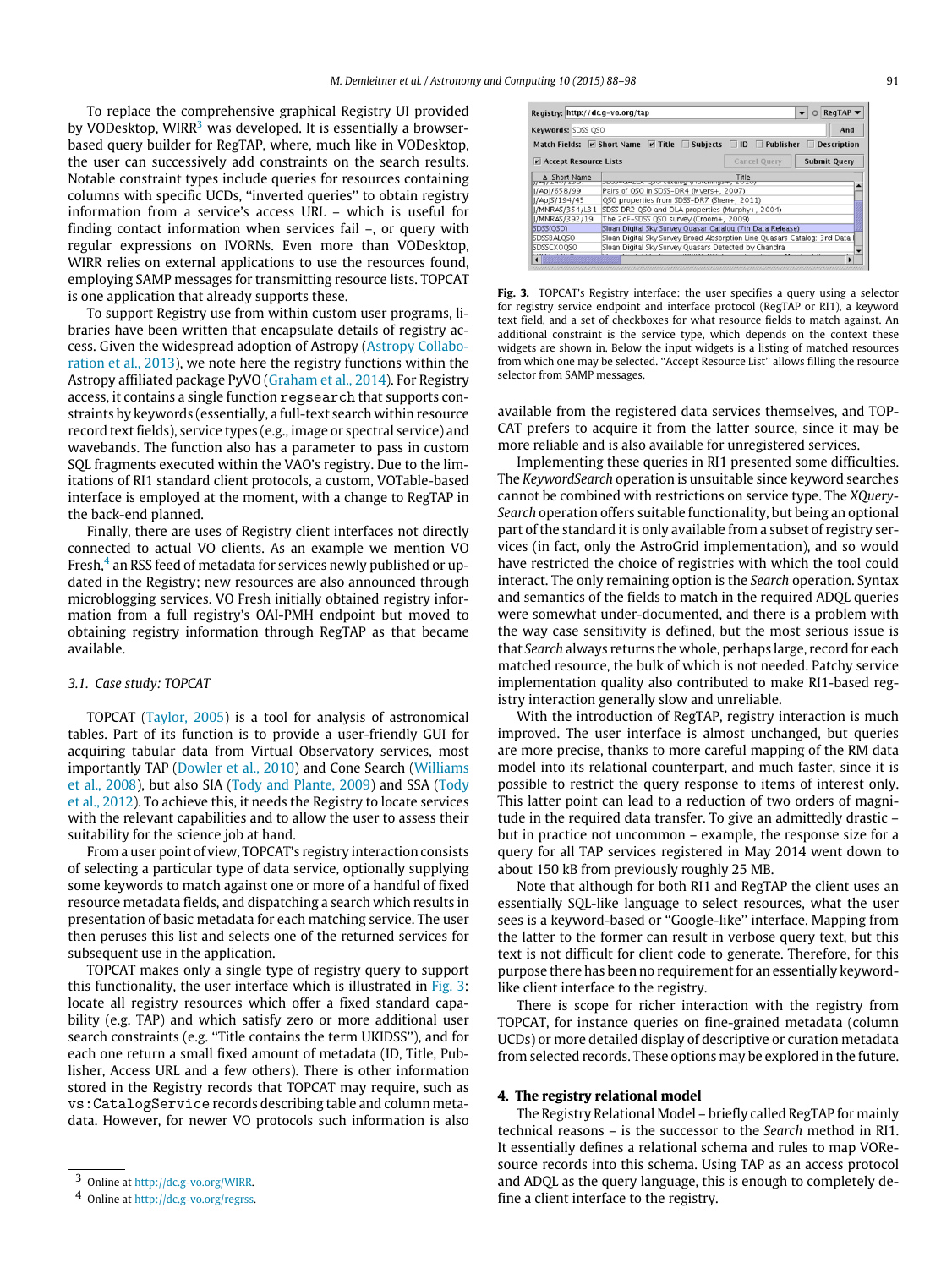<span id="page-4-0"></span>

Fig. 4. A sketch of the database schema of the relational registry, adapted from [Demleitner](#page-9-14) [\(2014\)](#page-9-14). The arrows indicate foreign key relationships, the "attributes" enumerate the fields most likely interesting to clients or scientists writing queries. When joining through *relationship* (red) in the discovery of data collection access services (cf. Section [7.1\)](#page-8-1), the green tables would be "resource-bound", the blue ones "capability-bound", whereas the yellow ones might be either resource or capability-bound depending on query semantics. (For interpretation of the references to color in this figure legend, the reader is referred to the web version of this article.)

A sketch of this relational schema is given in [Fig. 4.](#page-4-0) Although the authors first experimented with alternative structures that would have been derived from VOResource algorithmically [\(Harrison,](#page-9-15) [2011\)](#page-9-15), it turned out design considerations did not lend themselves to formalization, as discussed in the next subsection.

#### *4.1. Design goals and their consequences*

In the following discussion of RegTAP's design, the model is derived from several partly conflicting design goals, which are written *slanted* in the following. Additionally, RegTAP names are marked up in *slanted typewriter* , while we continue to write VOResource concepts in small caps.

While RegTAP attempts to *represent all concepts* of VOResource that could plausibly be of use in locating resources, it is not a full relational mapping of VOResource. An overarching design goal was to *keep the model compact*. In version 1, the model defines 13 tables, a number that would have been significantly higher for a full mapping without proportionally adding discovery capabilities. From VOResource and its current extensions, the model primarily left out:

- From TAPRegExt [\(Demleitner](#page-9-16) [et al.,](#page-9-16) [2012\)](#page-9-16) the descriptions of user defined functions; these say what extra functions are available in ADQL queries, how to call them, and what they do. Representing this would have required an extra table, which appeared hard to justify given that no major discovery scenarios were found for this metadata (it is there for TAP client use, and the TAP clients get the information directly from the service's capabilities endpoint).
- Also from TAPRegExt the declaration of how clients can upload tables into TAP services, with a similar rationale.
- From StandardsRegExt [\(Harrison](#page-9-17) [et al.,](#page-9-17) [2012\)](#page-9-17) the enumerations of the input parameters defined by the standard itself. They do not appear valuable for discovery given the moderate number of existing standards. Representing them would, however, break

the simple foreign key relationship between interface and capability if they were kept in the interface table, and an additional relatively complex table otherwise.

- Also from StandardRegExt the detailed information on the versions of documents issued. This would have required an extra table, and again, given the moderate number of standards, no credible discovery scenario is apparent.
- VOResource's ability to have multiple access URLs for a single interface; this feature has essentially not been used in practice, and keeping it would have introduced another join in all queries for access URLs and hence the vast majority of current Registry queries. It is planned to drop the feature in future VOResource versions; resources that actually need multiple access URLs for a single interface would then have to represent each endpoint as an interface of its own.

To leverage existing VOResource expertise, RegTAP tries to *follow VOResource names*. However, again compromises had to be made to meet some other design goals. First, as the subject domain of VOResource partly coincides with the data definition language of SQL, many of the terms in VOResource are reserved words in database engines. As RegTAP also tries to *avoid* requiring delimited identifiers<sup>[5](#page-4-1)</sup> for usability reasons (e.g., difficult to understand parse errors resulting from forgotten quotes), conflicting names were amended with tags indicating entities' roles. In this way, VOResource's table becomes *res\_table* , and column *table\_column* .

Another important design goal was to *hide foreign key relationships*. This is again a usability concern—having to write explicit join conditions would necessitate a more intimate familiarity with the

<span id="page-4-1"></span><sup>5</sup> Delimited identifiers in SQL, syntactically marked by enclosing the identifier name with double quotes, allow using arbitrary strings as column names and also suspend SQL's case folding.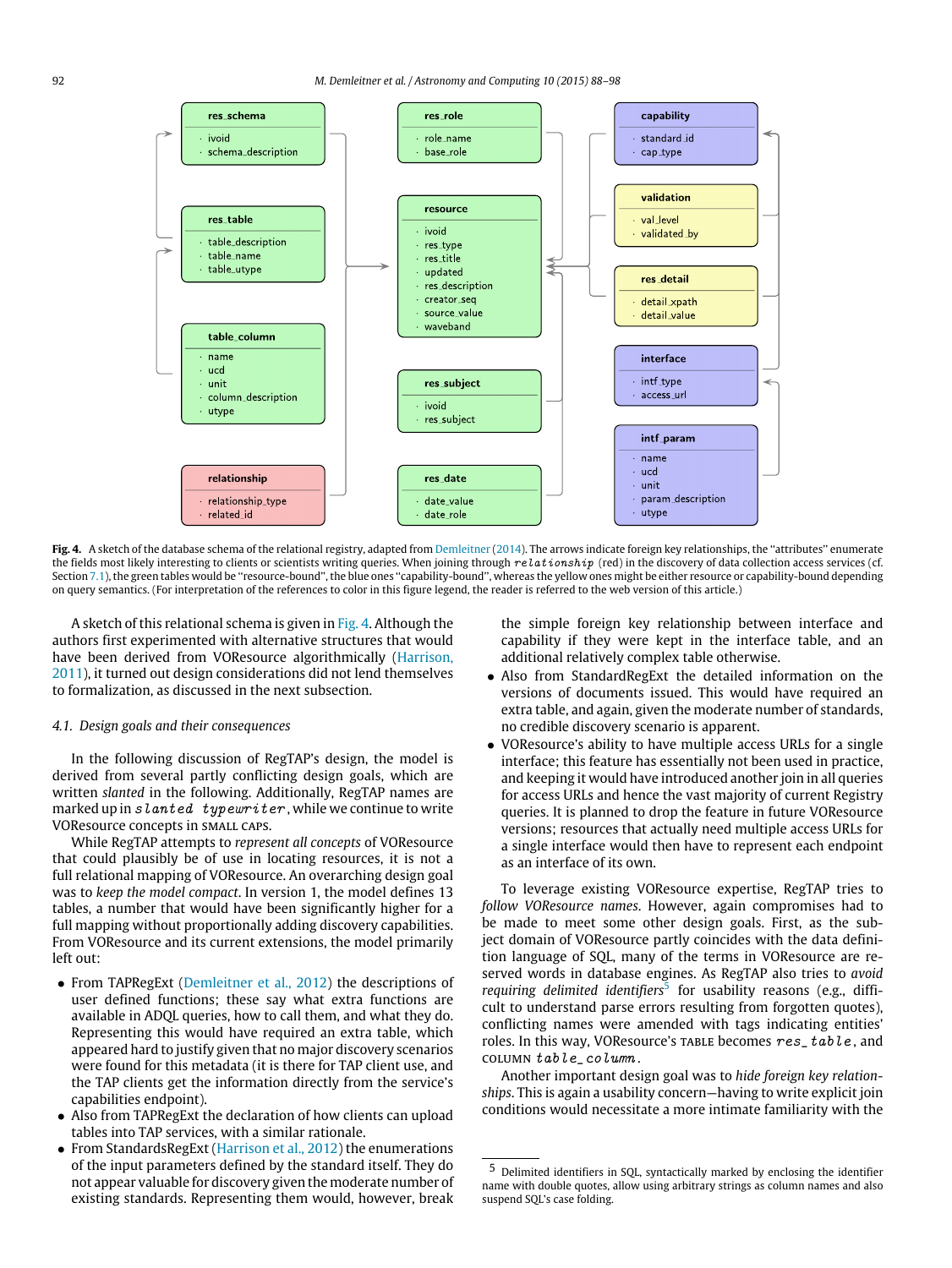data model than can be expected from a possibly casual user. Instead, query writers should need only to identify columns of interest and then use NATURAL JOIN to build their query's FROM clause.

This implies more name mangling, as in VOResource many elements can be children of different parents, for instance TYPE, name, DESCRIPTION. Again, disambiguation is effected using tags prepended with an underscore, indicating the source table, abbreviated when names would attain excessive length. Thus, DEscription in resource becomes *res\_description* , whereas in capability it becomes *cap\_description* . Only the two columnlike tables (*table\_column* and *intf\_param* ) are an exception. This implies that *intf\_param* and *table\_column* are the only tables that cannot be naturally joined.

The key used for joining is obvious for all tables directly referencing *resource* , as Registry semantics ensure *ivoid* – the record's IVORN – is a suitable primary key for that table. However, RegTAP also has foreign keys into the tables *capability* , *interface* , and *res\_schema* , for which VOResource does not provide suitable primary keys, as the respective relationships are represented by lexical inclusion in XML. RegTAP instead introduces surrogate keys, the nature of which is implementation-defined. Hence queries should never explicitly use them, and since the tables are naturally joinable, they have no reason to do so. In general, as the declaration of primary and foreign keys has no impact on service behavior, RegTAP makes no requirements in this area but restricts itself to recommendations.

A further design goal requiring changes to VOResource names is that *quoting must not hurt*. It is not uncommon that SQL authors and query generators employ delimited identifiers when they do not need to. In these cases, mixed-case column names easily lead to execution errors that again may not be easy to understand. Therefore, all identifiers in the standard are completely lowercase. Internal capitalization to indicate compound words is not uncommon in VOResource, however. In RegTAP compound words are concatenated with underscores, such that, for instance, RELATIONSHIPTYPE becomes *relationship\_type* .

If only for reasons of ease of implementation across different back-end database engines, it was important for us to *not grossly violate the relational model*. However, an analogue of the objectrelational impedance mismatch impacts RegTAP as well: for VOResource, being an XML application, hierarchy and sequences are natural and easy. In a relational model, these translate into foreign keys and extra tables and thus complicate the schema. In order to avoid an inflation of tables, RegTAP supports what in effect are arrays of simple strings.

These are only used where values are taken from controlled vocabularies, specifically for level and type from content, waveband and rights from Resource, flag from column, and query-Type from interface. Here, multiple values from VOResource are concatenated with hash characters (#). To allow reliable querying in these columns, RegTAP services must implement an ADQL user defined function called ivo\_hashlist\_has. We specifically did not use that pattern for subject, as its vocabulary, while governed by a recommendation to use the IVOA Thesaurus, is deliberately open – indeed, it is well conceivable that, for instance, hashtags might at some point be used here – and it stands to reason that complex queries over *res\_subject* will be performed when clients make use of, say, ontologies that may themselves be represented in database tables.

In a model so heavily dealing with natural language, another violation of strict relationality is almost unavoidable: treating text as, at least, bags of words. RegTAP therefore requires conforming services to offer a user-defined function

ivo\_hasword(txt VARCHAR(\*), pat VARCHAR(\*)) -> INTEGER

that returns true at least when pat is present in txt. Operators are urged to match pat to txt in an information-retrieval (IR) sense (i.e., "Google-style" as document vectors). This is the main violation of RegTAP's design goal that *different registries yield identical results* for identical queries. This violation is regrettable, as experience shows that users are at least confused if their familiar result lists change after a change in the registry endpoint used by their client. However, given that IR facilities in back-end databases are inconsistent with each other and an independent implementation of them is nontrivial, the design goal that the standard *does not exclude a major database back-end* overrode the consistency concern.

A final salient design goal is that *Registry extensions are possible without schema updates*. Registry extensions change the XML schema, and hence RegTAP would have to represent arbitrary XML trees within a fixed relational schema if this design goal were to be fully achieved. The result would have been very hard to query indeed. RegTAP's designers therefore identified a subset of extensions that is relatively straightforward in queries, powerful enough to satisfy foreseeable use cases, and reasonably compact: atomic values in 1:n relationships over either resource or capability. The result is RegTAP's *res\_detail* table.

This table on the one hand references resources or capabilities by their *ivoid* and, as appropriate, the surrogate key on *capability* (which is NULL for items pertaining to the entire resource). On the other hand it contains keys (*detail\_xpath* ) and values (*detail\_value* ). The keys in this table are essentially XPath expressions within the resource record, much like the references in RI1 query constraints. The values are always strings, even when the VOResource elements represented have other types.

Thus, a data collection's accessURL child is accessible through the key /accessURL, the maximum size of files returned from an image service (defined in SimpleDALRegExt) is retrieved as its decimal serialization under the key /capability/maxFileSize, and the authorities managed by a registry are in, if necessary multiple, rows with the key /managedAuthority.

When mapping existing Registry extensions, it was found this was sufficient to express the concepts contained with the exceptions outlined above. A full list of the keys from the registry extensions published before RegTAP is given in [Demleitner](#page-9-18) [et al.](#page-9-18) [\(2014b\)](#page-9-18), and future registry extensions should specify which additional keys they define.

#### *4.2. Addressing particular issues*

In going from VOResource to a relational schema, properties of either the relational or the XML model or restrictions of the query language forced us to introduce additional rules for several entities. We mention some major special cases in this subsection.

*Case issues*. A particular challenge in the mapping rules from VOResource to RegTAP was case-insensitive values. For instance, IVORN [\(Plante](#page-10-10) [et al.,](#page-10-10) [2007\)](#page-10-10), UCDs, and utypes in current VO usage [\(Gra](#page-9-19)[ham](#page-9-19) [et al.,](#page-9-19) [2013\)](#page-9-19) all have to be compared ignoring case. Even if ADQL had an operator for case-insensitive string comparison, having to consider case issues in comparisons would invite bugs in queries that are hard to detect—when a query author forgets that a column must be compared ignoring case, the queries might still return some records and thus appear to work. RegTAP therefore mandates that all such values must be lowercased during ingestion. In this way, queries not taking into account case insensitivity will at least reliably produce an empty result list. RegTAP further case-normalizes other columns filled from controlled vocabularies to be as consistent as possible. Only columns intended for presentation (essentially the descriptions and titles, role name, and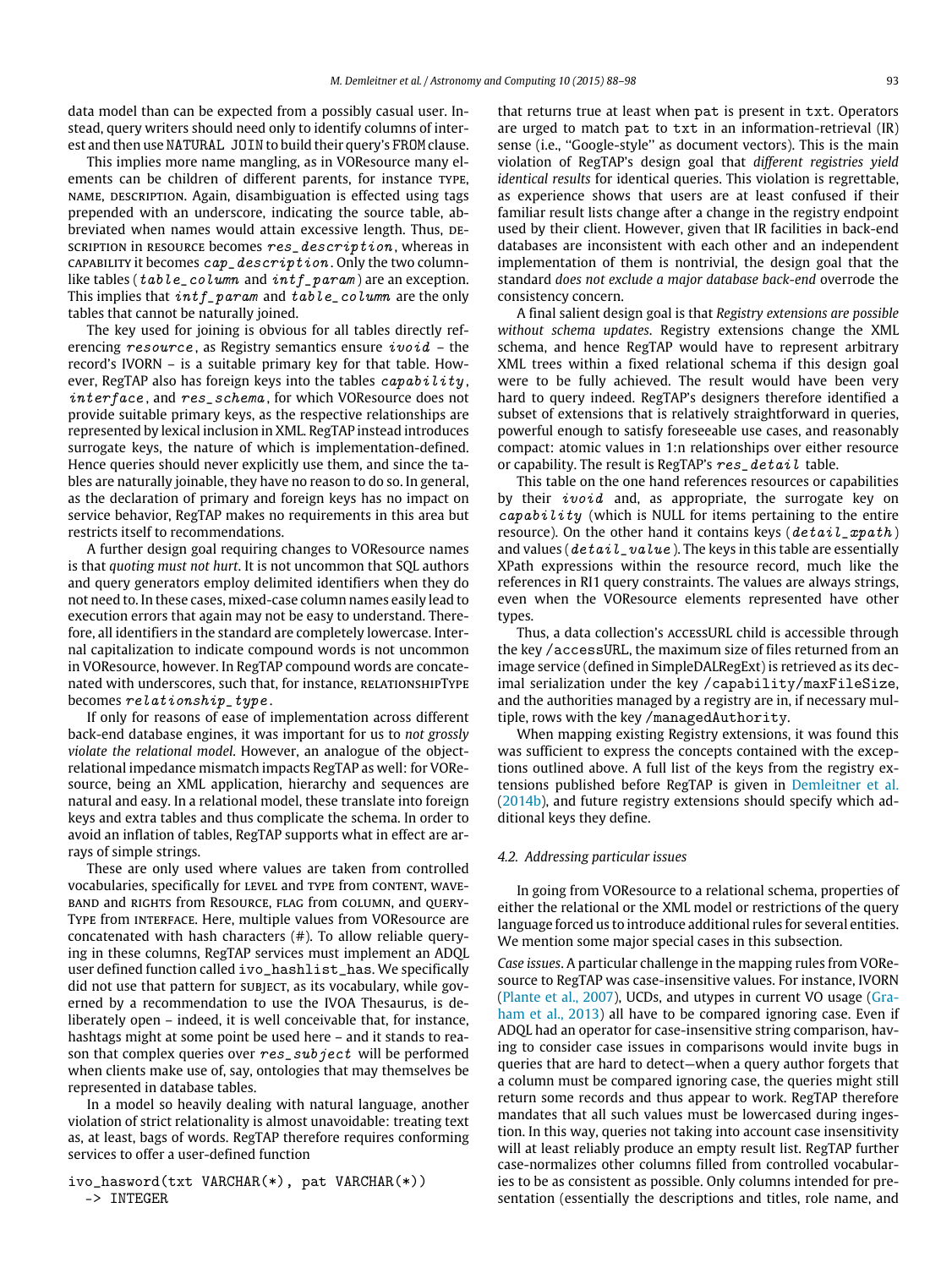subject) and those where case normalization might lead to ambiguities (mainly *detail\_xpath* and *detail\_value* ) are exempt from normalization. Where case normalized comparisons are desired for such mixed-case columns, RegTAP offers a UDF *ivo\_nocase\_match* in addition to *ivo\_hasword* (that ignores case as well).

*Order*. While in most parts of VOResource, the order implied in XML trees is irrelevant and thus no particular attention is necessary in the translation to the sets of the relational model, CREATOR is an exception. Typically used to convey authorship information, order there matters to many data providers. Rather than add sequencing capabilities to *res\_role* , RegTAP adds a column *creator\_seq* to *resource* that contains a pre-formatted author list. This has the additional benefit that clients do not need to worry about reconciling the (correct) practice of having one author per CREATOR element with the (widespread) practice of including multiple names in one element in order to produce a flat author list at least for display purposes; any necessary special handling happens at the registry.

*QNames*. Several VOResource values are really XML qualified names (QNames). This concerns some fairly fundamental VOResource concepts, in particular the types of resources, interfaces, and capabilities. For instance, a query might be interested in locating all resources that are VODataService DATACOLLECTIONS. These are identified by having an XML schema type of [{http://www.ivoa.net/](http://www.ivoa.net/xml/VODataService/v1.1) [xml/VODataService/v1.1](http://www.ivoa.net/xml/VODataService/v1.1) } DataCollection, using the conventional notation that prepends the namespace part of a QName in curly brackets. As this notation is cumbersome for input, serialized XML maps the namespace URIs to namespace prefixes. VOResource and extensions strongly recommend the use of canonical prefixes that would, for instance, bind the prefix "vs" to the VODataService namespace. Hence, the above name becomes a much more manageable vs:DataCollection. Unfortunately, the canonical prefixes are not mandatory in VOResource, which means that registries might use entirely different prefixes, and indeed, in registry practice, several do.

As long as the RegTAP ingestor knows which attributes contain QNames – and that is defined in VOResource XML schema files –, it can, however, unify prefixes by turning the namespace prefixes of the instance document into namespace URIs and then translating them back into the canonical prefixes. To ensure consistent results over registries, RegTAP requires this prefix normalization. Essentially, the recommendation to use its canonical prefix contained in all VOResource standards becomes a hard requirement for RegTAP.

#### <span id="page-6-0"></span>**5. Full-text based registry interface**

In parallel with the relatively complex RegTAP interface, a successor to RI1's *KeywordSearch* is also being developed. This full-text based registry addresses the difficulty of extracting information from the previous registry interface. As field values describing resources are mostly text, a full-text search engine such as the Apache Lucene library – as used in popular server components like ElasticSearch or Apache Solr – is suitable to index and search the contents of the registry. It was therefore decided to develop a RESTful API using ElasticSearch as a client interface to the Registry. The requirements were to fulfill the registry use [c](#page-9-1)ases defined by the IVOA Registry Working Group [\(IVOA](#page-9-1) [Reg](#page-9-1)[istry](#page-9-1) [WG,](#page-9-1) [2011\)](#page-9-1) and to support the web clients developed at VO-Paris Data Centre, among them several Registry curation tools. The full specification of the RESTful interface is currently maintained at [http://api.vo.obspm.fr/registry/.](http://api.vo.obspm.fr/registry/) That page also provides several examples.

#### *5.1. Query interface*

The /search method is derived from the *Search* and *Keyword-Search* operations of the RI1 searching interface. It allows querying common Registry items individually or all together. For requests specifying multiple constraints logical AND is used by default, but a logical OR is available by adding a parameter ''orValues'' in the query string.

The initial set of fields to filter a request has been extended to fulfill the requirements of all clients using it. One of the VO client use cases is to find services by capability type (Spectrum, Image, TAP, etc.), and specific words or expressions from its DESCRIPTION, content.subject, title, or shortName attributes. Other useful selection criteria come from curation's publisher, CREATOR.NAME, and CONTRIBUTOR. The COVERAGE is also used to filter services in spectral, time, and soon in spatial domain. The spatial coverage actually is an optional field in the resource description and not well described in the service declaration. However this information will soon be available in a standard way, using the HEALPix Multi-Order Coverage maps (cf. [7.3\)](#page-8-2).

As the developers of the full-text search based interfaces are also data curators in the VO Registry, some specific information was kept and is available for selected resources:

- the IVORN of the resource record
- the dates of the publication and last update of the resource record
- the registry where the resource has been declared and which is responsible for this record
- information from validation.

## *5.2. Query examples*

A prototype service implementing the full-text query is being maintained at VO Paris.<sup>[6](#page-6-1)</sup> The following example queries can be executed there by passing them as URL query strings; for reasons of readability, the query strings are shown here not URL-encoded.

- Search all resources containing the keyword ''infrared'': keywords=infrared
- Ditto, but only return services implementing the Simple Image Access protocol:
	- keywords=infrared

+"ivo://ivoa.net/std/SIA"

- Search for all resources published by the Centre de données de Strasbourg (CDS) implementing the Simple Cone Search protocol, with a contentLevel of Research, and return the 100 resources starting from match number 200:
	- keywords=publisher:cds

+standardid:"ivo://ivoa.net/std/ConeSearch" +contentlevel:Research

```
&max=100
```
- &from=200
- Return the full resource record for some IVORN: identifier=ivo://vopdc.obspm/luth/exoplanet

### *5.3. Service response*

As the aim of the full-text query interface is to provide the simplest system for VO application developers, and most of the new clients are JavaScript based, the API returns query results formatted in JSON responses. Those responses give back the most useful fields as a subset of the whole service declaration plus a link to the original VOResource XML file in the registry. The subset of information returned is relatively compact and has proven sufficient for the clients already using the API.

<span id="page-6-1"></span><sup>6</sup> Access URL [http://voparis-registry.obspm.fr/vo/ivoa/1/voresources/search.](http://voparis-registry.obspm.fr/vo/ivoa/1/voresources/search)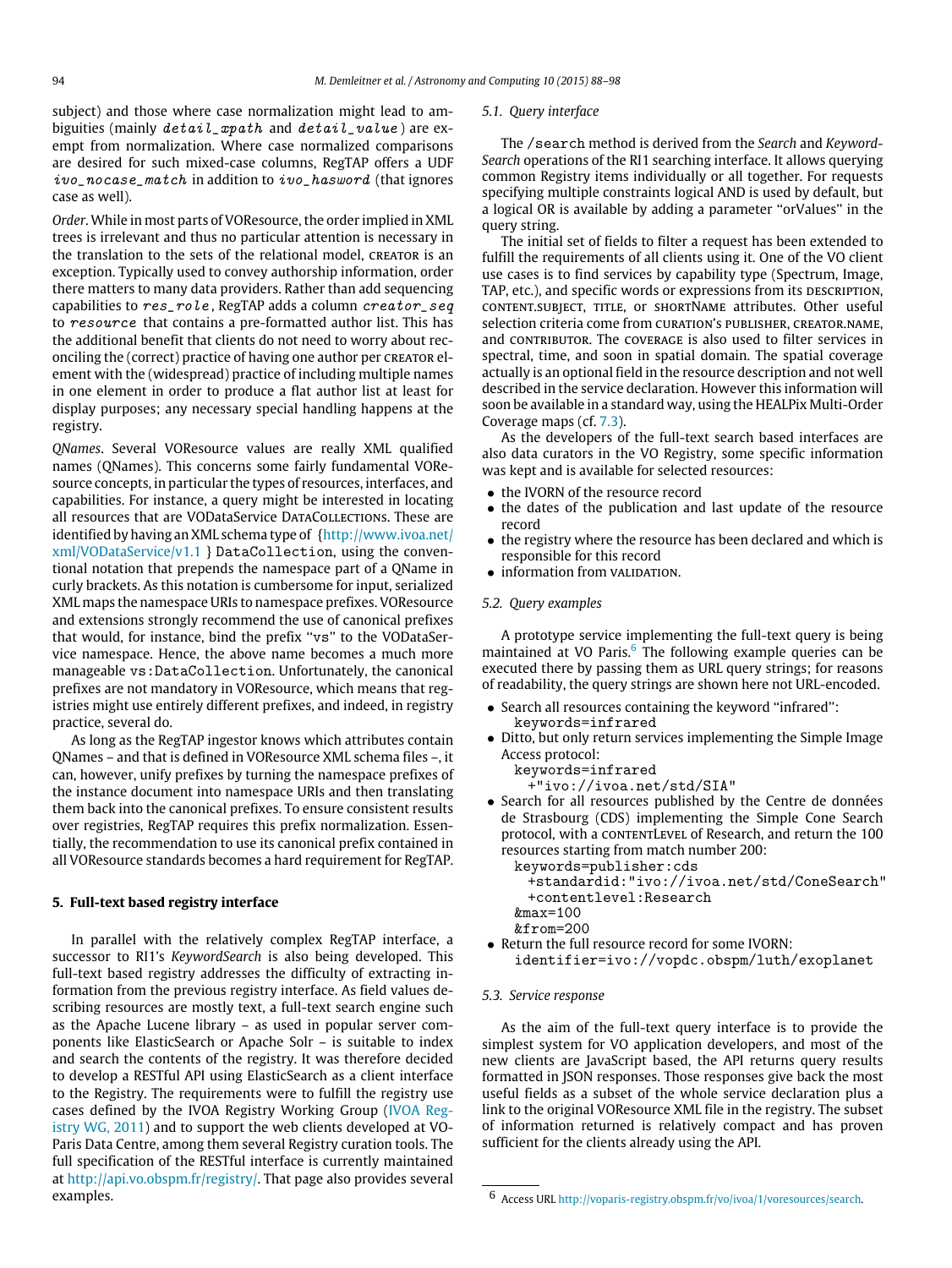## <span id="page-7-0"></span>**6. Common registry queries**

VOResource is a complex data model that sometimes offers multiple ways of expressing apparently very similar concepts. Driven by both registry record authoring practices and the queries employed by popular clients, some usage patterns have evolved that should be followed for successful Registry use. Other patterns are recommended for ease of use. We describe the patterns in RegTAP terms, but most would be equally applicable to endpoints speaking XQuery, and partly even to keyword-based services.

What is special to RegTAP is the query construction technique. The way the schema is designed, one looks for the fields to be constrained and for the fields to be retrieved in a schema description such as the RegTAP specification, an implementing service's TAP\_SCHEMA, or its VOSI table metadata. The query can then be written by collecting all source tables, concatenating them by NATURAL JOIN and treating the result as a single table.

#### <span id="page-7-2"></span>*6.1. Locating standard services*

A very common type of query is finding services implementing a certain standard. In VOResource terms, it is actually not the service but one of its capabilities that complies with a standard. For instance, a service could at the same time implement a cone search for telescope pointings, and two image services each conforming to a specific version of SIAP. Each facility is then represented as a different CAPABILITY.

The *capability* table offers two ways to identify the kind of interface—one could constrain *cap\_type* or *standard\_id* . The correct constraint is on *standard\_id* , as it would be perfectly legal to register an SSA service, say, with a *cap\_type* of vr:capability (i.e., the minimal capability description only consisting of a standard identifier and the interfaces). While the record would miss essential metadata, clients should have no trouble operating a service registered in this way, and hence the Registry query should find it. All known clients' queries by service type follow the pattern of matching against the standard identifier.

As the standard identifier is an IVORN, it needs to be lowercased in queries for RegTAP. So, to locate all services (say, by their IVORN and titles) having SSA interfaces, the query would look like this:

```
SELECT ivoid, res_title
FROM rr .resource
  NATURAL JOIN rr .capability
WHERE
```
standard\_id='ivo://ivoa.net/std/ssa'

Other relevant standard identifiers are given in the respective specifications or in one of the examples in RegTAP.

#### <span id="page-7-1"></span>*6.2. Locating standard interfaces*

Locating the capability is not enough to operate a service. In addition, the endpoint – which in VO practice is identified by an access URL – needs to be located. A single capability can have multiple interfaces, and while this practice is not recommended, there are resource records that have capabilities declaring adherence to a standard with interfaces for web browsers in addition to the standard interface.

VOResource's interface element has a role attribute to distinguish the standard interfaces from custom ones. For the former, role would contain a special string formed according to certain rules. In practice, many resource record authors have neglected to set ROLE, and therefore actual clients started to ignore it. Current VO practice therefore is to regard the (hopefully unique) interface of type vs:ParamHTTP as the interface exposing the standard.

Hence, the pattern to locate interfaces complying to standards right now is, in RegTAP (this time looking for TAP interfaces):

```
SELECT ivoid, access_url
FROM rr .capability
  NATURAL JOIN rr .interface
WHERE standard_id='ivo://ivoa.net/std/tap'
  AND intf_type='vs:paramhttp'
```
We expect this pattern to be stable, mainly because the development of StandardsRegExt now very strongly suggests that services supporting multiple versions of a single standard will have to treat each such interface in a single capability. Hence, distinguishing different versions by the ROLE attribute (or the *intf\_role* column in RegTAP) appears dispensable, and assuming the vs:ParamHTTP interface within a standard capability must be the standard service endpoint is straightforward and robust.

## *6.3. Query by physics*

A type of discovery query not yet widely supported in Registry UIs is the query by physics. The fact that resource records can and in many cases do contain table metadata giving UCDs helps locating resources exposing a certain type of data. As UCDs follow a grammar that ADQL does not understand, it is frequently advisable to use wildcards in such queries. For instance, columns containing infrared magnitudes could be found like this:

```
SELECT name, ucd, column_description
FROM rr .table_column
WHERE ucd LIKE 'phot.mag;em.ir%'
```
To illustrate again RegTAP's principle of natural joins, let us show how to add a constraint on the embedding table here:

```
SELECT name, ucd, column_description,
  table_description
FROM rr .table_column
  NATURAL JOIN rr .res_table
WHERE 1=ivo_hasword(
    table_description, 'quasar')
  AND ucd LIKE 'phot.mag;em.ir%'
```
—then constraining on tables accessible via TAP is simply a matter of combining select list and the FROM and WHERE clauses from Section [6.2](#page-7-1) with this query.

#### *6.4. A sketch of TOPCAT's query*

By way of example, we present a query submitted by TOPCAT to acquire service metadata for presentation to the user, incorporating some user-supplied constraints. The following ADQL would locate TAP services concerning galaxies:

```
SELECT ivoid, short_name, res_title,
 reference_url, base_role, role_name,
  email, intf_index, access_url,
  standard_id, cap_type, cap_description,
  std_version, res_subjects
FROM rr .resource AS res
  NATURAL JOIN rr .interface
  NATURAL JOIN rr .capability
  NATURAL LEFT OUTER JOIN rr .res_role
  NATURAL LEFT OUTER JOIN (
    SELECT
      ivoid,
      ivo_string_agg(res_subject, ',_1')
        AS res_subjects
     FROM rr .res_subject GROUP BY ivoid
  ) AS sbj
WHERE
```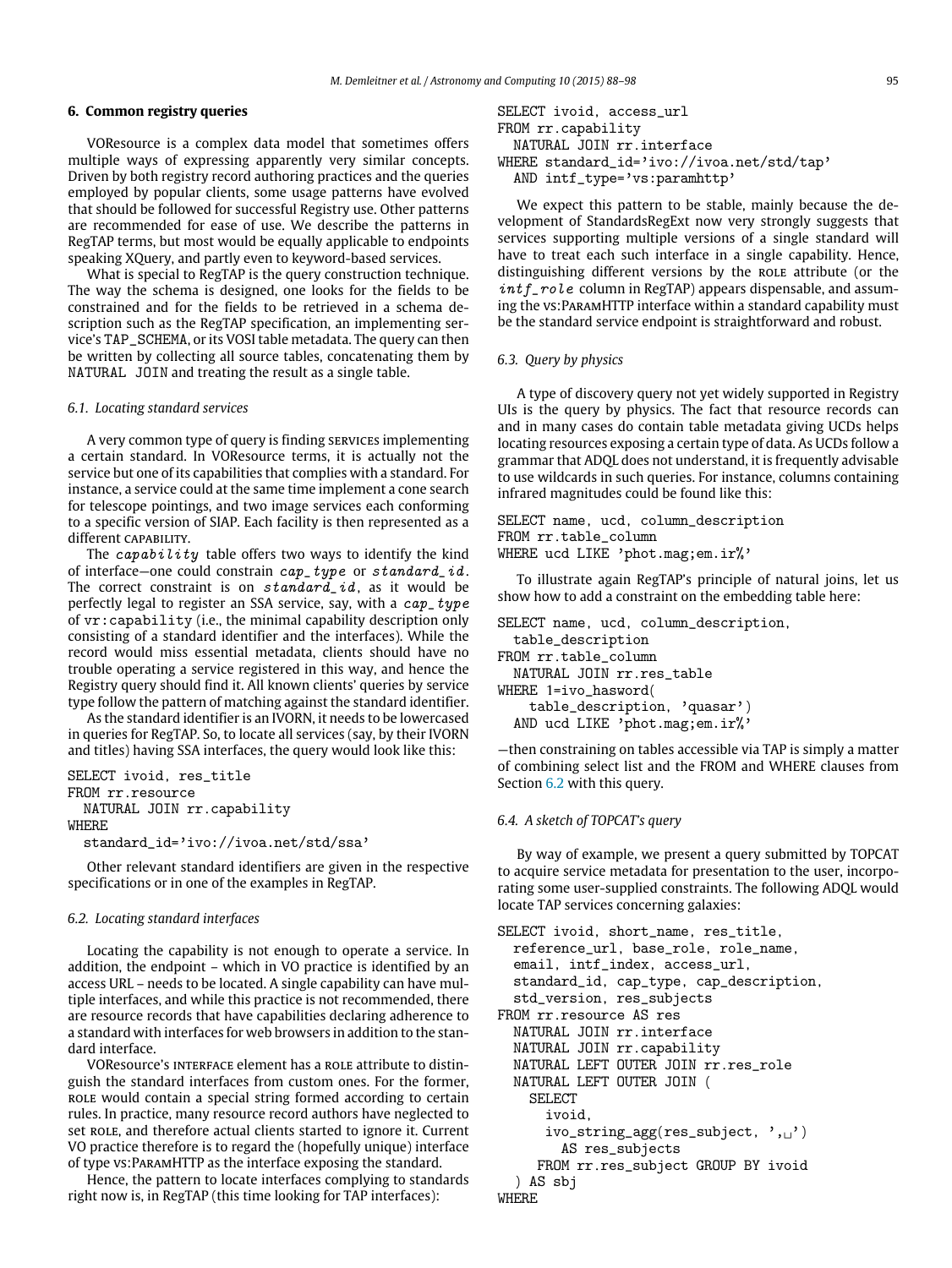```
standard_id='ivo://ivoa.net/std/tap'
AND intf_type='vs:paramhttp'
AND (
  1=ivo_hasword(res_title, 'galaxy')
  OR 1=ivo_hasword(res_subjects, 'galaxy' ) ) )
```
Note how in this query outer joins are used to make sure rows are returned even for records that, for instance, do not give roles. In the case of *res\_subject* , VOResource guarantees that at least one subject must always be present, so doing an outer join here should not be necessary. On the other hand, in particular in queries executed on behalf of a UI, it is good practice to assume minor violations of VOResource will be present in the Registry.

The sub-query for *res\_subjects* also shows an example for how to reduce the number of rows transferred by server-side aggregation. Another application for this pattern could be, using suitable strings as separators, retrieving pairs of capability identifiers and their access URLs.

## <span id="page-8-0"></span>**7. Open issues**

Even after the introduction of RegTAP, Registry development is not completed. In addition to Registry extensions as new service and resource types are defined within the VO, several fields of work are currently actively being explored. We discuss them here as they delineate what the Registry should be doing but does not do so far, as well as to document approaches tried in the VO to problems that may similarly arise in other communities.

## <span id="page-8-1"></span>*7.1. Data collection and relationships*

Some TAP services today expose dozens or hundreds of tables<sup>[7](#page-8-3)</sup>. In ObsCore services $^8$  $^8$  [\(Louys](#page-9-7) [et al.,](#page-9-7) [2011\)](#page-9-7), data from many individual data collections are queryable through a single endpoint. In the same way, some SIAP services make data from several individual observatories accessible.

In all these cases, the contributing data collections should all be present with their full metadata in the Registry. Using GAVO's Lens Image Archive<sup>[9](#page-8-5)</sup> as an example, a title query for one of the contributing data collections, MiNDSTEp, say, should yield the full metadata for the data collection $10$ , and clients should, from there, be able to infer the access URL of the service exposing the data.

The DATACOLLECTION type of VODataService provides a type for such cases, and through RELATIONSHIP – in this case, with a relationshipType of servedBy – the associate data service can be successfully located.

However, client support for querying through RELATIONSHIP has been lacking, even in the most advanced registry clients. WIRR at least shows the presence of related resources explicitly, but an additional query is required to retrieve them. Also, a query for ''Image services exposing data from MiNDSTEp'' would fail unless the registry record of the embedded service were carefully crafted. In RegTAP, writing ADQL for queries that would simultaneously find ''direct'' (i.e., services exposing exactly one data collection) and ''indirect'' (i.e., data collection metadata managed separately from service metadata) services is at least highly nontrivial [\(Demleitner,](#page-9-20) [2013\)](#page-9-20). To understand why joining tables through relationship requires great care, consider again [Fig. 4.](#page-4-0) The colors there distinguish between "capability-bound" metadata that in such queries would have to be queried from the service (e.g., access URL, capability ids, accepted parameters) and ''resource-bound'' metadata that needs to come from the data collection itself (e.g., description, title, or UCDs from a published table). The two tables that can reference both *resource* and *capability* , shown in yellow in the figure, additionally complicate query construction. In any case, natural joins of tables from different groups will not produce meaningful results, thus requiring query authors to add explicit join conditions.

These difficulties have spurred activity to consider changing VOResource such that clients do not need to follow relationships to locate access URLs. A reasonable solution explored was adding (some of) the capabilities of the data service to the resource records of the data collections themselves. That, however, leads to an inflation of such capabilities that will make the very common queries for all resources implementing a certain standard as laid out in Section [6.1](#page-7-2) much harder to handle for clients. For instance, to prepare for an all-VO query for images, clients would have to filter out duplicate access URLs in order to avoid querying a service exposing *n* resources *n* times (instead of once).

The least burdensome solution is still to be found. Discussions within the Registry working group are currently investigating the use of ''auxiliary'' standard identifiers for the capabilities on the data collections, which would, by lexical convention, facilitate the discovery of either unique services (by using the standard identifiers already in use) or all endpoints exposing data constrained by further metadata (by using an appropriate and index-friendly regular expression).

#### *7.2. Education and internationalization*

In the context of work done within the IVOA working group on Education [\(Molinaro](#page-9-21) [et al.,](#page-9-21) [2014\)](#page-9-21), the issue of multilinguality arose. While in professional astronomy, all-English metadata seems sufficient and, indeed, preferable, the situation is not as clear when certain resources – in this case, educational material – should be made discoverable for educators or even the general public. For instance, if a worked-out use-case on open clusters is available in Italian, should it not be discoverable by querying for ''Ammasso Aperto''? This would entail allowing the relevant text fields (TITLE, DESCRIPTION, possibly SUBJECT) to be present multiple times in resource records, each element containing text in a different language, and it would probably also entail allowing language constraints in client interfaces to avoid losing precision due to homographs in different languages. Alternatively, different registries might be set up for different languages.

So far, the Education WG only plans to allow discovering which language specific resources are available in rather than supporting queries in non-English languages. If, however, takeup of Registry technologies outside of the research community were to increase, the issue would have to be revisited, presumably from both the client and the data model side.

#### <span id="page-8-2"></span>*7.3. Coverage in space and time*

VODataService allows the specification of resource coverage, i.e., the spatial area covered on the sky as well as the ranges in time and spectrum, in resource records. Apart from the controlled vocabulary in WAVEBAND, this is done through embedding STC-X [\(Rots,](#page-10-11) [2005\)](#page-10-11) within registry records. No standard way of querying this information exists to date. An attempt to include coverage information through four tables giving sets of coordinate intervals per resource as proposed in [Demleitner](#page-9-22) [\(2012\)](#page-9-22) did not gain much traction, partly because of the flexibility and complexity of the underlying STC data model, partly because it was felt that for spatial coverage, coordinate ranges in the equatorial system were

<span id="page-8-3"></span><sup>7</sup> Examples for such services include ivo://org.gavo.dc/tap, ivo://nasa.heasarc/services/xamin, as well as the TAP interface to VizieR.

<span id="page-8-4"></span><sup>8</sup> The CADC TAP service ivo://cadc.nrc.ca/tap belongs in this category.

<span id="page-8-5"></span><sup>9</sup> ivo://org.gavo.dc/lensunion/q/im

<span id="page-8-6"></span><sup>10</sup> In this case, ivo://org.gavo.dc/danish/red/data.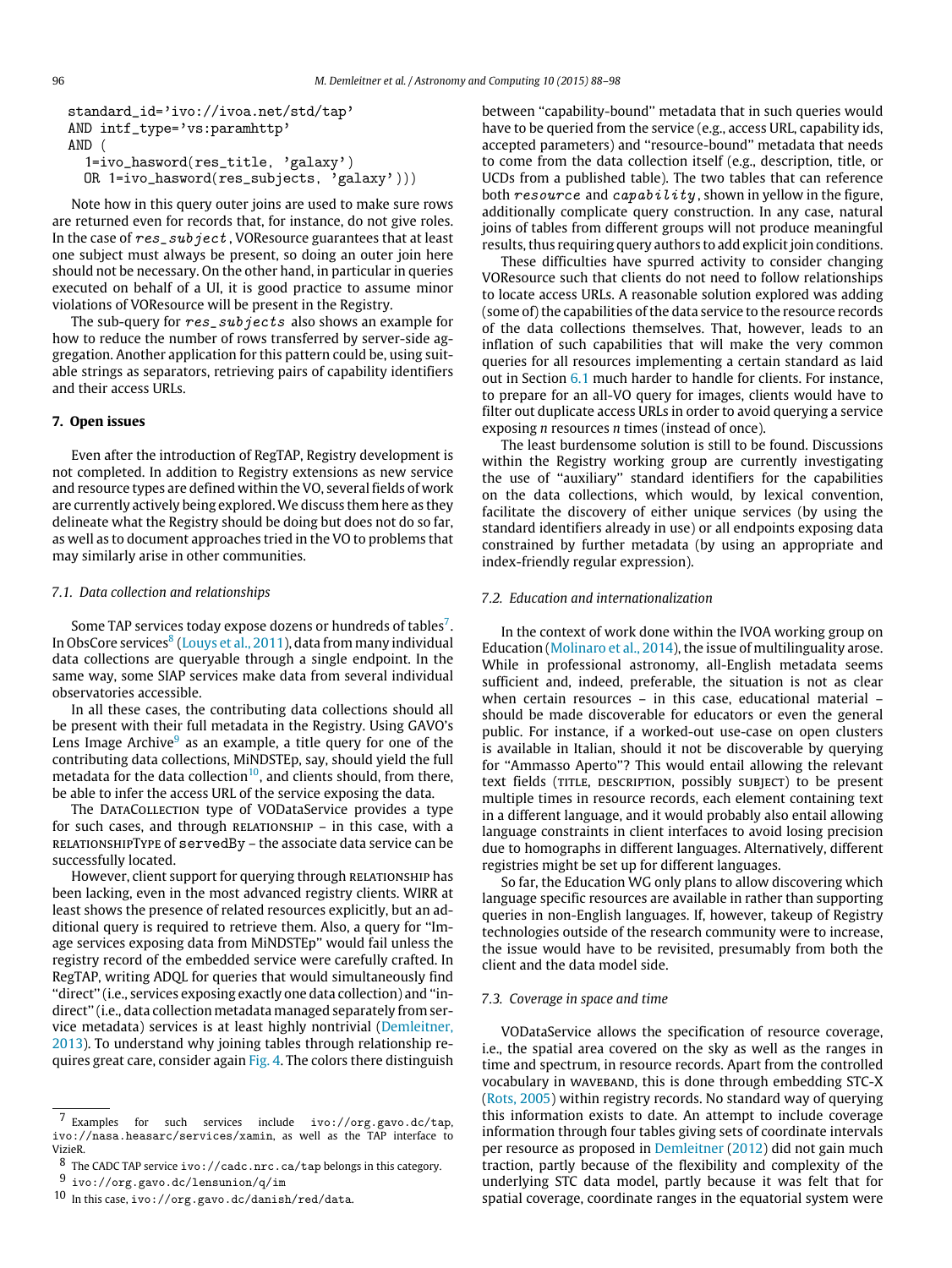too inflexible to be generally useful even for discovery purposes. An obvious example illustrating the shortcomings would be a survey along the galactic equator: either many ICRS ranges would have to be given, or the coverage would be dramatically overrepresented.

In the meantime, multi-order coverage maps [\(Boch](#page-9-23) [et al.,](#page-9-23) [2013,](#page-9-23) MOCs) were developed as a standard way of representing spatial coverages. Work is ongoing on how these could be integrated into VOResource on the data model side and exposed to the clients; if these were to be included in an extension to RegTAP, an ideally indexable way of representing MOCs in databases would be required, and no technically feasible solution has been proposed so far.

### **8. Conclusions**

The VO Registry is an essential source of metadata about the services and data that can be used within the VO, and no non-trivial interaction with the VO can take place without using its discovery capabilities. Many VO clients embed Registry information and protocols in various forms.

By necessity, standardization of the Registry protocols occurred relatively early in the history of the VO. While standards on the server side have held out very well, the early standards on the client side have, in the meantime, proved insufficient for today's advanced Registry use.

This resulted in the creation of second-generation client interfaces. In this article, we have discussed principles and design goals of the two currently developed interfaces. The keyword search interface provides a simple language to constrain results that accommodate users' habits in taking up patterns from general search engines, with a response format designed for easy integration into browser-based applications. RegTAP, on the other hand, is a relatively faithful mapping of essentially the entire data model to a relational database schema, targeted towards ''thick'' clients and expert users writing ADQL queries by hand.

While RegTAP goes much further than RI1 in defining the mapping between the XML schema that defines the Registry data model and the relational model that is in practice used to represent the data set in queryable form, there are still some small areas where the relational schema and its XML counterpart do not precisely match each other's expressiveness, precluding, for instance, roundtrip ingestion and recreation of registry records through a RegTAP tableset. We propose as a lesson to be learned from this that future data modeling efforts should be done in an implementation-neutral language with well-defined and wellunderstood mappings to the common implementation languages. Within the VO, an effort is underway to enable this [\(Lemson](#page-9-24) [et al.,](#page-9-24)  $2014$ 

This is not to say that the Registry model needs fundamental work or a technology switch any time soon. The new interfaces to the Registry expose its functionality fairly completely and interoperably between their implementations, and building on proven technologies like TAP and JSON, they also lower the cost of integrating VO registry information into client programs.

Some open issues remain in the registry's client interface; the most urgent ones are probably the formulation of constraints on spatial coverage and the handling of capabilities associated with data collections.

## **Acknowledgments**

We thank Laurent Michel, Pierre Fernique, and Pedro Osuna for providing information on the Registry interfaces of TAPHandle, Aladin, and VOSpec.

This work was in part supported by the German Astrophysical Virtual Observatory GAVO, BMBF grant 05A11VH3.

#### **References**

- <span id="page-9-12"></span>Robitai[lle, T.P., Tollerud, E.J., Greenfield, P., Droettboom, M., Bray, E., Aldcroft,](http://refhub.elsevier.com/S2213-1337(15)00009-8/sbref1) T., Davis, M., Ginsburg, A., Price-Whelan, A.M., Kerzendorf, W.E., Conley, A., Crighton, N., Barbary, K., Muna, D., Ferguson, H., Grollier, F., Parikh, M.M., Nair, P.H., Unther, H.M., Deil, C., Woillez, J., Conseil, S., Kramer, R., Turner, J.E.H., Singer, L., Fox, R., Weaver, B.A., Zabalza, V., Edwards, Z.I., Azalee Bostroem, K., Burke, D.J., Casey, A.R., Crawford, S.M., Dencheva, N., Ely, J., Jenness, T., Labrie, K., Lim, P.L., Pierfederici, F., Pontzen, A., Ptak, A., Refsdal, B., Servillat, M., Streicher, O., Astropy Collaboration, 2013. Astropy: A community Python package for astronomy. Astron. Astrophys. 558, A33.
- <span id="page-9-5"></span>Benson, K., Plante, R., Auden, E., Graham, M., Greene, G., Hill, M., Linde, T., Morris, D., O'Mullane, W., Rixon, G., Stébé, A., Andrews, K., 2009. IVOA registry interfaces version 1.0. IVOA Recommendation. URL: [http://www.ivoa.net/Documents/RegistryInterface/.](http://www.ivoa.net/Documents/RegistryInterface/)
- <span id="page-9-23"></span>Boch, T., Donaldson, T., Durand, D., Fernique, P., O'Mullane, W., Reinecke, M., Taylor, M., 2013. MOC—HEALPix multi-order coverage map. IVOA Working Draft. URL: [http://www.ivoa.net/documents/MOC/.](http://www.ivoa.net/documents/MOC/)
- <span id="page-9-10"></span>Bonnar[el, F., Fernique, P., Bienaymé, O., Egret, D., Genova, F., Louys, M., Ochsenbein,](http://refhub.elsevier.com/S2213-1337(15)00009-8/sbref4) F., Wenger, M., Bartlett, J.G., 2000. The ALADIN interactive sky atlas. A reference tool for identification of astronomical sources. Astron. Astrophys. Suppl. 143,
- <span id="page-9-9"></span>33–40. Castro-Neves, M., Draper, P.W., 2014. SPLAT-VO: Spectral Analysis Tool for the Virtual Observatory. Astrophysics Source Code Library, February.
- <span id="page-9-22"></span>Demleitner, M., 2012. Towards registry interfaces 2, talk given at the Fall 2012 IVOA Interop, São Paulo. URL: [http://docs.g-vo.org/talks/2012-sampa-ri2.pdf.](http://docs.g-vo.org/talks/2012-sampa-ri2.pdf)
- <span id="page-9-20"></span>Demleitner, M., 2013. News on RegTAP, talk given at the Fall 2013 IVOA Interop, Waikoloa, HI. URL:
	- http://wiki.jvoa.net/internal/IVOA/InterOpSep2013Registry/regtap.pdf.
- <span id="page-9-14"></span>Demleitner, M., 2014. RegTAP—a new API to the VO Registry, poster presented at ADASS XIV.
- <span id="page-9-16"></span>Demleitner, M., Dowler, P., Plante, R., Rixon, G., Taylor, M., 2012. TAPRegExt: a VOResource schema extension for describing TAP services, version 1.0. IVOA Recommendation, August. URL: [http://www.ivoa.net/Documents/TAPRegExt.](http://www.ivoa.net/Documents/TAPRegExt)
- <span id="page-9-0"></span>Demleitner, M., Greene, G., Le Sidaner, P., Plante, R.L., 2014a. The Virtual Observatory Registry. ArXiv e-prints, July.
- <span id="page-9-18"></span>Demleitner, M., Harrison, P., Molinaro, M., Greene, G., Dower, T., Perdikeas, M., 2014b. IVOA registry relational schema. IVOA Proposed Recommendation. URL: [http://www.ivoa.net/documents/RegTAP/.](http://www.ivoa.net/documents/RegTAP/)
- <span id="page-9-4"></span>Derriere, S., Gray, N., Mann, R., Preite Martinez, A., McDowell, J., McGlynn, T., Ochsenbein, F., Osuna, P., Rixon, G., Williams, R., 2004. UCD (Unified Content Descriptor)—moving to UCD1+. IVOA Recommendation. URL: [http://www.ivoa.net/Documents/latest/UCD.html.](http://www.ivoa.net/Documents/latest/UCD.html)
- <span id="page-9-6"></span>Dowler, P., Rixon, G., Tody, D., 2010. Table access protocol version 1.0. IVOA Recommendation, March. URL: [http://www.ivoa.net/Documents/TAP.](http://www.ivoa.net/Documents/TAP)
- <span id="page-9-11"></span>Fernique, P., Schaaff, A., Bonnarel, F., Boch, T., 2003. A bit of GLUe for the VO: Aladin ex[perience. In: Payne, H.E., Jedrzejewski, R.I., Hook, R.N. \(Eds.\), Astronomical](http://refhub.elsevier.com/S2213-1337(15)00009-8/sbref14) Data Analysis Software and Systems XII. In: Astronomical Society of the Pacific Conference Series, vol. 295. p. 43.
- <span id="page-9-19"></span>Graham, M., Demleitner, M., Dowler, P., Fernique, P., Laurino, O., Lemson, G., Louys, M., Salgado, J., 2013. UTypes: current usages and practices in the IVOA. IVOA Note, February. URL: [http://www.ivoa.net/documents/Notes/UTypesUsage.](http://www.ivoa.net/documents/Notes/UTypesUsage)
- <span id="page-9-13"></span>Graham, M., Plante, R., Tody, D., Fitzpatrick, M., 2014. PyVO: Python access to the Virtual Observatory, Astrophysics Source Code Library, February.
- <span id="page-9-15"></span>Harrison, P., 2011. Relational registry DM. IVOA Wiki page. URL: [http://wiki.ivoa.net/twiki/bin/view/IVOA/RelationalRegistryDM.](http://wiki.ivoa.net/twiki/bin/view/IVOA/RelationalRegistryDM)

<span id="page-9-17"></span>Harrison, P., Burke, D., Plante, R., Rixon, G., Morris, D., 2012. StandardsRegExt: a VOResource schema extension for describing IVOA standards, version 1.0. IVOA Recommendation, May. URL: [http://www.ivoa.net/Documents/StandardsRegExt/20120508/REC-](http://www.ivoa.net/Documents/StandardsRegExt/20120508/REC-StandardsRegExt-1.0-20120508.html)

[StandardsRegExt-1.0-20120508.html.](http://www.ivoa.net/Documents/StandardsRegExt/20120508/REC-StandardsRegExt-1.0-20120508.html)

- <span id="page-9-1"></span>IVOA Registry WG 2011. Requirements and use cases for new registry search interface. IVOA Wiki page. URL:
	- [http://wiki.ivoa.net/twiki/bin/view/IVOA/RestfulRegistryInterfaceReq.](http://wiki.ivoa.net/twiki/bin/view/IVOA/RestfulRegistryInterfaceReq)
- <span id="page-9-3"></span>Kani-Zabihi, E., Ghinea, G., Chen, S.Y., [2008. User perceptions of online public library](http://refhub.elsevier.com/S2213-1337(15)00009-8/sbref20) catalogues. Int. J. Inf. Manage. 28, 492–502.
- <span id="page-9-24"></span>Lemson, G., Bourgès, L., Laurino, O., 2014. VO-DML: a consistent modeling language for IVOA data models, Data Model WG Internal Working Draft 2014-09-20, 9. URL: [https://volute.googlecode.com/svn/trunk/projects/dm/vo-dml/doc/VO-](https://volute.googlecode.com/svn/trunk/projects/dm/vo-dml/doc/VO-DML-WD-v1.0.pdf)[DML-WD-v1.0.pdf.](https://volute.googlecode.com/svn/trunk/projects/dm/vo-dml/doc/VO-DML-WD-v1.0.pdf)
- <span id="page-9-7"></span>Louys, M., Bonnarel, F., Schade, D., Dowler, P., Micol, A., Durand, D., Tody, D., Michel, L., Salgado, J., Chilingarian, I., Rino, B., de Dios Santander, J., Skoda, P., 2011. Observation data model core components and its implementation in the Table Access Protocol, version 1.0. IVOA Recommendation. URL: [http://www.ivoa.net/Documents/ObsCore.](http://www.ivoa.net/Documents/ObsCore)
- <span id="page-9-8"></span>Michel, L., Louys, M., Bonnarel, F., 2014. Browsing TAP services with TAPhandle and datalink. In: Manset, N., Forshay, P. (Eds.), Astronomical Society of the Pacific Co[nference Series. In: Astronomical Society of the Pacific Conference Series, vol.](http://refhub.elsevier.com/S2213-1337(15)00009-8/sbref23) 485. p. 15.
- <span id="page-9-21"></span>Molinaro, M., Demleitner, M., Ramella, M., Iafrate, G., 2014. Educational resources in the virtual observatory, IVOA Education IG internal note, 2014-02-25, 2. URL: [http://volute.googlecode.com/svn/trunk/projects/edu/edumatters/edumatters](http://volute.googlecode.com/svn/trunk/projects/edu/edumatters/edumatters-fmt.html)[fmt.html.](http://volute.googlecode.com/svn/trunk/projects/edu/edumatters/edumatters-fmt.html)
- <span id="page-9-2"></span>Open Archives Initiative, 2002. The open archives initiative protocol for metadata harvesting, version 2.0. URL:
	- [http://www.openarchives.org/OAI/openarchivesprotocol.html.](http://www.openarchives.org/OAI/openarchivesprotocol.html)